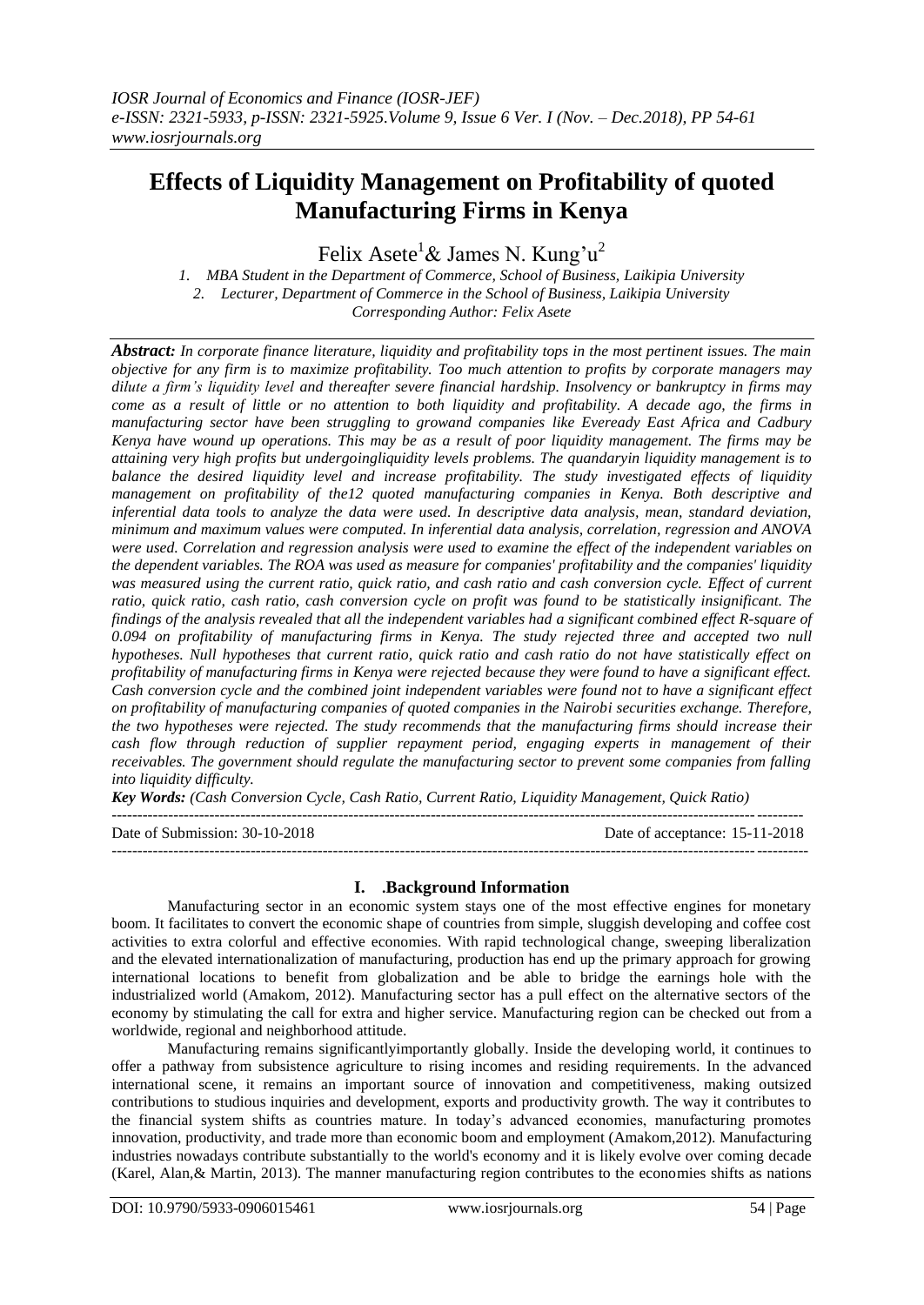mature. Production zones inside the economies have all started to eat extra services and to depend extra closely on those services to operate (Karel et al., 2013). They argue that production area globally maintains to develop. It now attributes to approximately 16 percent of world GDP and 14 percent of employment. However the manufacturing sector's relative length in an economic system varies with its level of improvement. They found that once economies industrialize, manufacturing, employment and output each rise rapidly.

In U.S. the manufacturing zone hired 12 million employees in 2013 which approximates 8.8 percent of total U.S. employment (Kuhner, 2012). Manufacturing sector employs a higher proportion of employees without a college degree than the economy common. On average, non-university-knowledgeable workers in manufacturing made 10.9 percent extra than similar employees inside the rest of the economic system in 2012– 2013 (Kuhner, 2012). The US production quarter generated \$2.1 trillion in GDP which approximated 12.5 % of total U.S. GDP in 2013 (Scott, 2014). Apart from manufacturing sector being essential for jobs and production, a critical manufacturing sector is likewise important to assembly country wide challenges, inclusive of rebuilding U.S. infrastructure, reducing greenhouse fuel emissions, and decreasing the country's reliance on fossil fuels. Renewable sorts of power, which includes wind and solar energy, depend on manufactured additives greatly especially extractable power inclusive of oil. A pulsating manufacturing region may be needed to deliver the new materials needed to rebuild the USA's infrastructure and to create a low-carbon economic system.

China has emerged as a manufacturing powerhouse. Apart from China overtaking the US in 2011 to come to be the arena's biggest manufacturer of synthetic items but extensively utilized its huge production engine to enhance living requirements via doubling the nation's GDP in line with capita during the last decade (Karel et al., 2013). What has made China's emergence probably disruptive is its exceedingly specialization in production. Over the length 2000 to 2005, manufacturing accounted for 32% of China's GDP and 89% of its merchandise exports, making it greater specialized inside the area than any other large developing economic system. In customer items and other exertions-in depth manufactures, China has grown to be a prime source of supply, pushing down world product prices (Karel et al., 2013). In line with Hanson and Robertson (2008) China is now one of the globe's maximum crucial manufacturing international locations. It is the finest worldwide exporter, and the largest manufacturer of steel, automobiles and televisions and a growing quantity of different products. Growth has been around 10% every year and manufacturing attributes to around 45% of GDP.

The manufacturing sector is widely taken into consideration to be the perfect industry to force Africa's improvement. That is because of the hard work-intensive, export-centered nature of the enterprise. Furthermore, the producing region is likewise greater sustainable and less at risk of external shocks than commodities for instance (KPMG, 2014). A robust manufacturing industry contributes to the improvement of the nongovernment sector, which increases an economic system's resilience to outside shocks. Moreover, home production improves outside bills by way of both decreasing imports and diversifying exports. Generating goods to deliver to the domestic market has a high quality impact on the shape of the exchange balance, and synthetic exports have a much wider scope and extra solid demand than commodity exports (KPMG, 2014).

In South Africa, manufacturing sector stays a crucial sector in the economy given its capacity to generate fine and sizeable spillover consequences on the economic system and the fact that the industry continuously appears among a few of the pinnacle-three sectors with the very best multiplier consequences in terms of output, employment, export earnings and monetary sales. The manufacturing quarter contributes 15% to GDP. The South African authorities are keenly centered on factories and heavy industry as an employment author regardless of operational and profitability challenges within the secondary zone (KPMG, 2014). That is primarily based on the found horizontal and vertical effects of those industries on growth and employment in other sectors. Pinnacle boom and employment multipliers in South Africa include the manufacturing of shoes, textiles and leather merchandise; automobile, equipment and related system; as well as food and furniture.

In Nigeria, the manufacturing sector is now the principal motive force of economic increase. In keeping with manufacturing association of Nigeria (2014), the manufacturing quarter is currently growing faster than the telecommunications, oil and gasoline and agricultural sectors. It well-known shows that there was a growth in manufacturing capacity usage from 46.3 percent recorded within the first half of 2013 to 52.7 percentin the second half of 2013. In 2010, the manufacturing area stood at a value of N3,578,641.72( 6.55% of total GDP). It grew with the aid of N948,803.34 million(26.51%) in 2011 to attain N4,527,445.06 million (7.79% of actual GDP) and by using N1,061,376.64 million(23.44%) in 2012 to attain N5,588,821.69 million(7.79% of actual GDP). Increase changed into maximum in 2013, at N1,644,500.79 million (29.42%) which resulted to N7,233,322.48 (9.03% of real GDP),the very best value ever recorded in a long time (FRN, 2014).Manufacturers in Nigeria attributes the great growth recorded in ability utilization in the closing year to favorable authorities guidelines, particularly with admire to industry, trade and investment.

According Kenya economic report 2017, the manufacturing quarter in Kenya constitutes 70 per cent of the industrial zone contribution to GDP, with building, construction, mining and quarrying cumulatively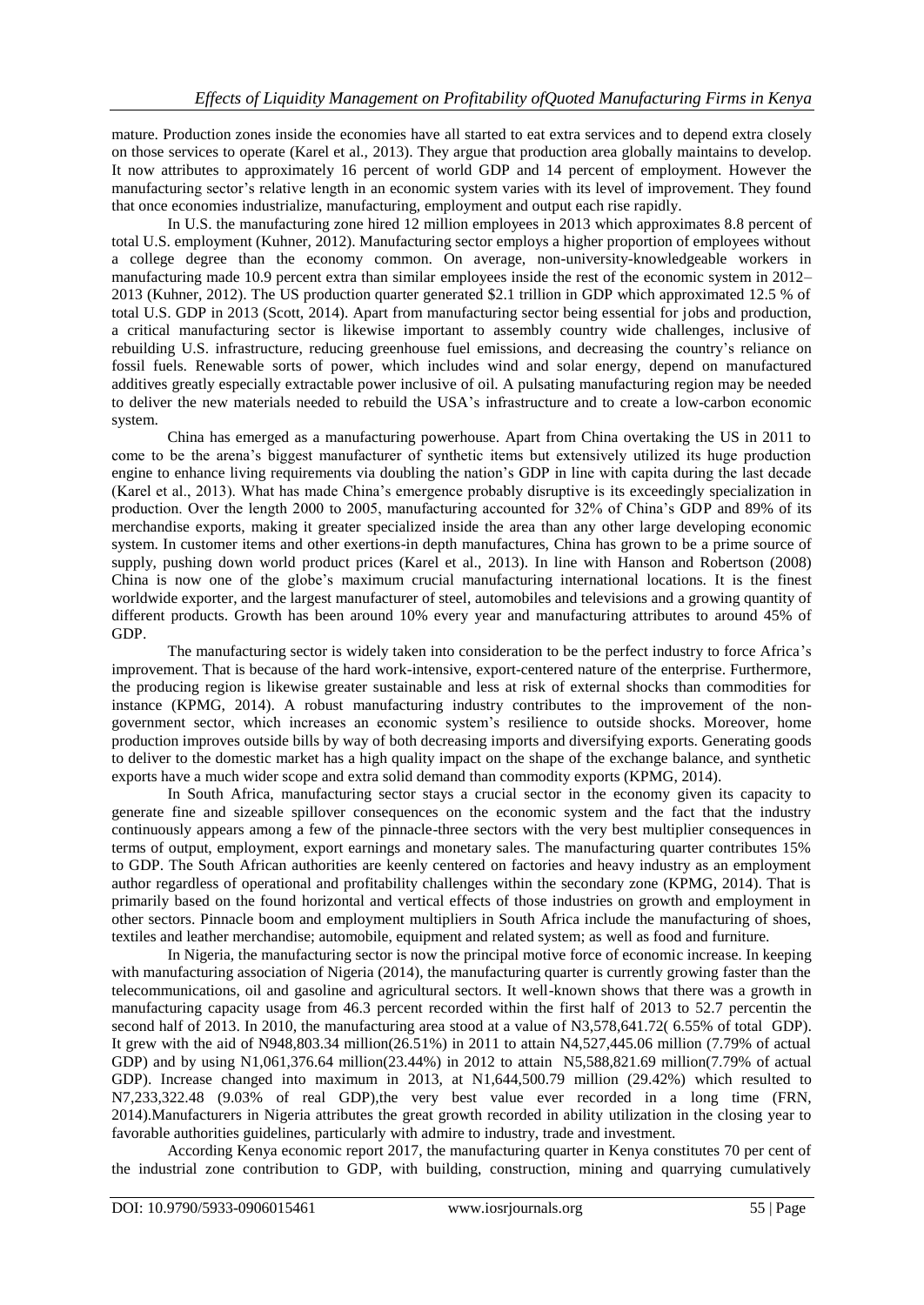contributing the ultimate 30 percent (ROK, 2017). Kenya Vision 2030 identifies the manufacturing zone as one of the key drivers for understanding a sustained annual GDP growth of 10 percent (ROK, 2009). The manufacturing zone has excessive, but untapped ability to make a contribution to employment and GDP boom. Despite these, manufacturing sector remains one of the top five most vital sectors of the economic system which contributed together over 60% to GDP (ROK, 2017).

The Kenya's manufacturing zone's output in actual terms grew by means of 3.5 percent in 2016, a lower growth in comparison to the 3.6 percent increase recorded in 2015. The overall producer price index (PPI) rose marginally by 0.2 percent in 2016 as compared to a 4.6 percent increase in 2015. Total capital investment of Export Processing Zone firms grew by using Kshs 3.1 billion in 2016. The total cost of credit advanced to the manufacturing quarter reduced from Kshs 290.9 billion in 2015 to Kshs 277.4 billion in 2016 (ROK, 2017).

Manufacturing sector employs about 12 percent of overall workers inside the economy. The industry recorded 5.3 thousand new jobs which represented 9.2 percent of all new jobs created in 2016. Formal employment in manufacturing area accelerated by way of 1.8 per cent to 300.8 thousand persons in 2016.There was growth in the number of employees employed between 2010 and 2016 in manufacturing area (ROK, 2017).

Kenya's manufacturing sector is dominated by food merchandise processing. Meat and fruit canning, wheat flour and maize meal milling, and sugar refining are high-quality sub-sectors. The choice to study manufacturing sector is due to the fact the manufacturing sector is predicted to remain a throbbing and strong contributor to increase of the Kenyan economic system.

One aspect that requires investigation is the control of Liquidity in manufacturing firms. A business organization has to face quite often the hassle of capital funding decision, due to the fact funding in this task is quite heavy and ought to be made at once, however the returns might be available in the long run. For substitute growth diversification, studies and improvement funding choice are most vital, but the availability of short-term fund in most in liquid form is also very essential. The small, but very crucial quick-time period transactions need availability of enough liquid sources. Quick-term solvency a whole lot depends upon the provision of liquid sources as according to quick-term availability as short-term necessities. No businessman can aspire to hold surplus fund inside the enterprise but whilst developing these surplus fund he has to estimate its short-term requirements. Liquidity effects over short-term capacity to pay each day routine transaction (Jensen, 1986).

Liquidity refers to the functionality of a firm to meet brief term financial obligations (Mahavidyalaya, Niranjan&Suvaran, 2010). This indicates potential to pay current liabilities through changing the current assets into cash without suffering any loss. The liquidity of a company surely relies upon on the powerful control of the composition of contemporary assets and present day liabilities.

According to Mahavidyalaya et al. (2010) the ratios reflecting the liquidity function of anorganization includes the ; current ratio which is the ratio of current assets to current liabilities, quick ratio / Acid check ratio that's the ratio of quick assets to current liabilities, Absolute Liquid Ratio/ cash ratio referring to cash and near cash as the most liquid ratio. Absolute liquid ratio takes greater accurate look at liquidity than current ratio, quick ratio and cash conversion cycle (Bhunia, Khan, &Mukhuti, 2011). The cash conversion cycle is a complete tool of measuring running capital management. The cash conversion cycle is the number of days money owed by customers are receivable plus the variety of days inventory is converted to finished product for sales minus the number of days debts payable. The number of days bills receivable is calculated as money owed receivable accelerated by 365 then divided through sales. Number of days inventories outstanding is calculated by means of inventories multiplied 365 then divided by using cost of sales. Number of days accounts payable is calculated through accounts payable multiplied by 365 then divided by purchases.

A study of liquidity is of major importance to both the inner and outside analysts because of its near relationship with daily operations of commercial enterprises (Bhunia, 2010). A weak liquidity level poses a hazard to the solvency as well as profitability of a firm and makes it risky and unsound. A organization's liquidity level is essential since investors and creditors are interested by a company's all season capability to generate cash to pay off debt. Of extra challenge to debt-holders is the extent the company is capable of meeting debt responsibilities under detrimental conditions (Brealey& Myers, 1996). Both immoderate as well as insufficient liquidity positions are dangerous from the firm's point of view (Pandey, 2000). This is because excessive working capital implies idle funds which earn no profits for the firm (Brealey& Myers, 1996). Additionally reality is that paucity of working capital now not only impairs the firm's profitability but additionally effects in manufacturing interruptions and inefficiencies.Therefore, this study was guided by five hypotheses; H<sub>01</sub>: There is no statistically significant effect of current ratio on profitability of quoted manufacturing firms in Kenya,  $H_{02}$ : There is no statistically significant effect of quick ratio on profitability of quoted manufacturing firms in Kenya, H<sub>03</sub>: There is no statistically significant effect of cash ratio on profitability of quoted manufacturing Firms in Kenya,  $H<sub>04</sub>$ : There is no statistically significant effect of cash conversion cycle on profitability of manufacturing firms in Kenya,  $H_{05}$ : There is no statistically significant combined effect of current ratio, quick ratio, cash ratio and cash conversion cycle on profitability of manufacturing firms in Kenya.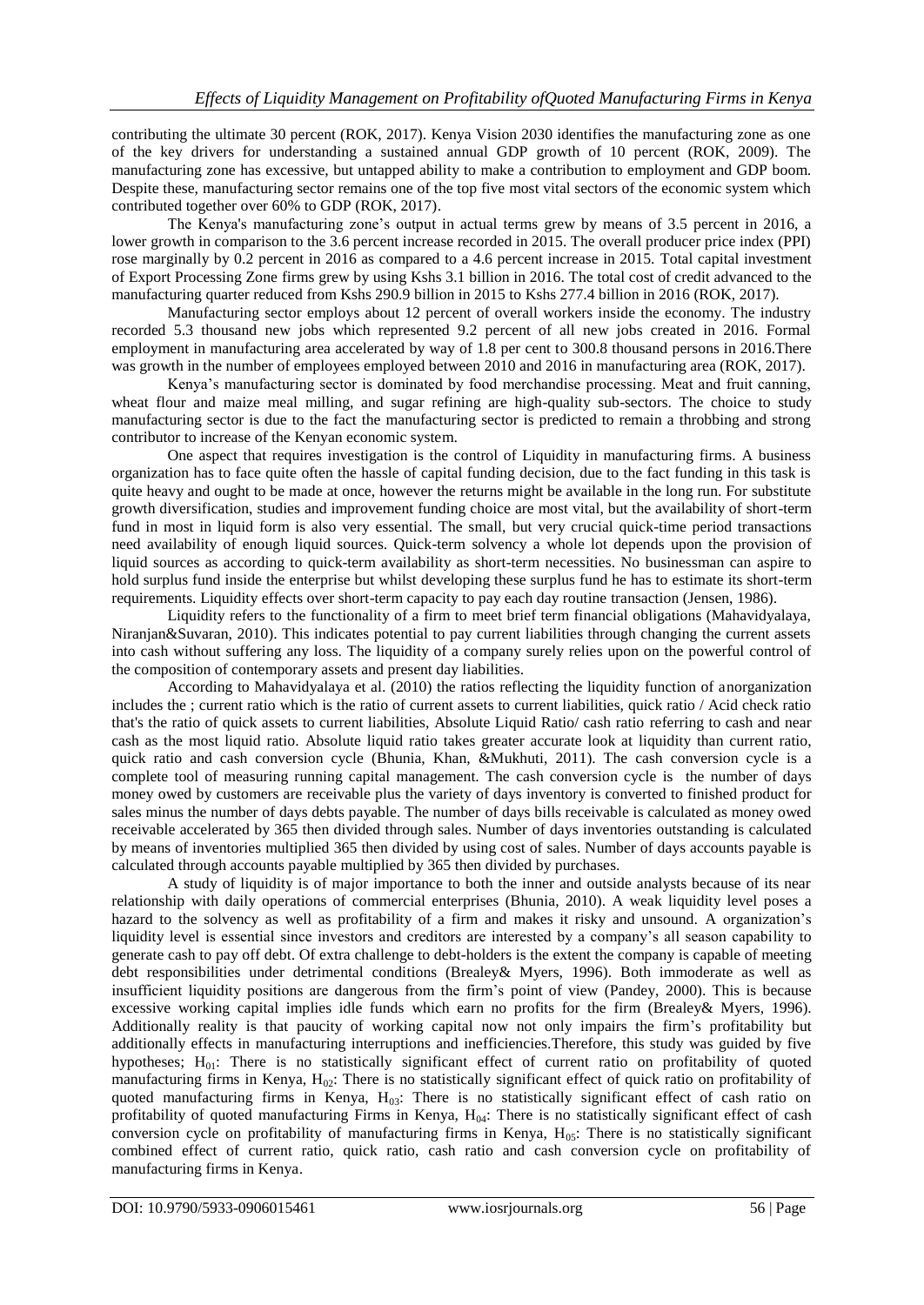# **II. Literature Review**

The trade-off theory shows that companies target a most effective level of liquidity to stabilize the gain and cost of retaining cash. The cost of keeping cash consists of rate of return of the total assets due to liquidity top class and probably tax downside. The advantages of holding cash are in twofold: First the corporations save transaction costs to raise finances and do no longer want to liquidate assets to make payments. Secondly the company can use liquid property to finance its activities and investment if other resources of investment are not to be had or are extremely steeply-priced. As theory, using trade off model cannot be overlooked, as it explains that, corporations with high leverage draws excessive price of servicing the debt thereby affecting its profitability and it will become difficult for them to source for funds through different resources (Jensen, 1986). The concept is able to explain why capital structures vary among industries, while it cannot give an explanation for why profitable corporations inside the enterprise have decrease in debt ratios.Trade-off theory predicts the alternative as worthwhile corporations have a bigger scope for tax shields and consequently sooner or later must have better debt degrees.

Kimondo (2014) tested the relationship between liquidity and profitability of nonfinancial firms listed in Nairobi securities exchange using a populace of 39 firms, found that the management of non-financial firms in Kenya can create value for their shareholders by way of preserving most fulfilling liquidity level. The management can create value for their shareholders through increasing their current assets to a reasonable degree. The outcomes indicated that each one the predictor variables specifically: current ratio , quick ratio and cash ratio had positive but vulnerable relationship with profitability as measured through return on asset. The study revealed that there exists a fine courting between the liquidity and financial overall performance at 1% level of significance. This study focused non-financial firms and these covered service organizations. This research assumed the operating environment of the distinct industries. The results have to be used with caution considering the fact that manufacturing firms perform under distinct surroundings with service corporations. There are different elements that affect profitability of corporations consequently liquidity must now not be utilized in isolation of those different factors. Further studies together with other elements affecting financial performance together with liquidity might be greater objective and beneficial to the management of nonfinancial firms in Kenya.

Sandhar and Janglani(2013) had study on liquidity and profitability of selected Indian cement corporations. The populace of the study was all the firms listed in the National stock exchange of India Ltd. The statistics were analyzed through the regression analysis to find out the impact of liquidity on profitability; correlation evaluation was used to find out the connection between liquidity and profitability. The empirical research used of the partial correlation and regression evaluation and found out that liquidity ratios measured via current ratio , liquid ratio and cash turnover ratio, have a diminutive association with profitability measured through return on assets.It also revealed that current ratio and liquid ratio are negatively associated with return on assets. The regression result indicated that not one of the 3 liquidity ratios tested specifically;current ratio, liquid ratio and cash turnover ratio had a good sized effect on profitability measured via return on assets and return on investments at 99% or even 95% significance level.

Amalendu and Sri (2011) did studies on the significance of liquidity management on profitability in steel companies in India the using, return on capital employed as a measure of profitability and current ratio, quick ratio and cash conversion cycle as a measure of liquidity and concluded that there was positive association between current ratio, quick ratio and return on capital employed. This study additionally found out that current ratio and quick ratio are undoubtedly related to return on capital employed, at the same time as cash conversion cycle was negatively related to return on capital employed. This research noted a negative relationship between cash conversion cycle and profitability of the firms.

Eljelly (2004) empirically tested the relation among profitability and liquidity, as measured by means of current ratio and cash gap (cash conversion cycle) on a sample of 29 joint stock companies that constitute foremost economic sectors in Saudi Arabia with the exception of the electricity and banking industries over the length 1996 to 2000.Correlation and regression analysis were used, the study found significant negative association between the firm's profitability and its liquidity level, as measured by current ratio. The research observed that current ratio is the foremost important liquidity measure that affects profitability. The relationship was more glaring in corporations with excessive current ratios and longer cash conversion cycles. The study highlighted factors to the reduced profits and the useless costs that are borne by companies due to protecting excessive liquidity. The study suggests that those losses or costs can be reduced or removed with the aid of adopting energetic liquidity management strategies.

Ehiedu (2014) did examine the effect of liquidity on profitability of some selected corporations by the use of the financial statement analysis approach wherein the study used the non-probability sampling method of 4 chosen on firms. The study sought to determine the: The correlation between current ratio and profitability; as measured through return on assets, the correlation between quick ratio and profitability; as measured by way of return on assets, the correlation among return on capital employed and profitability; as measured via return on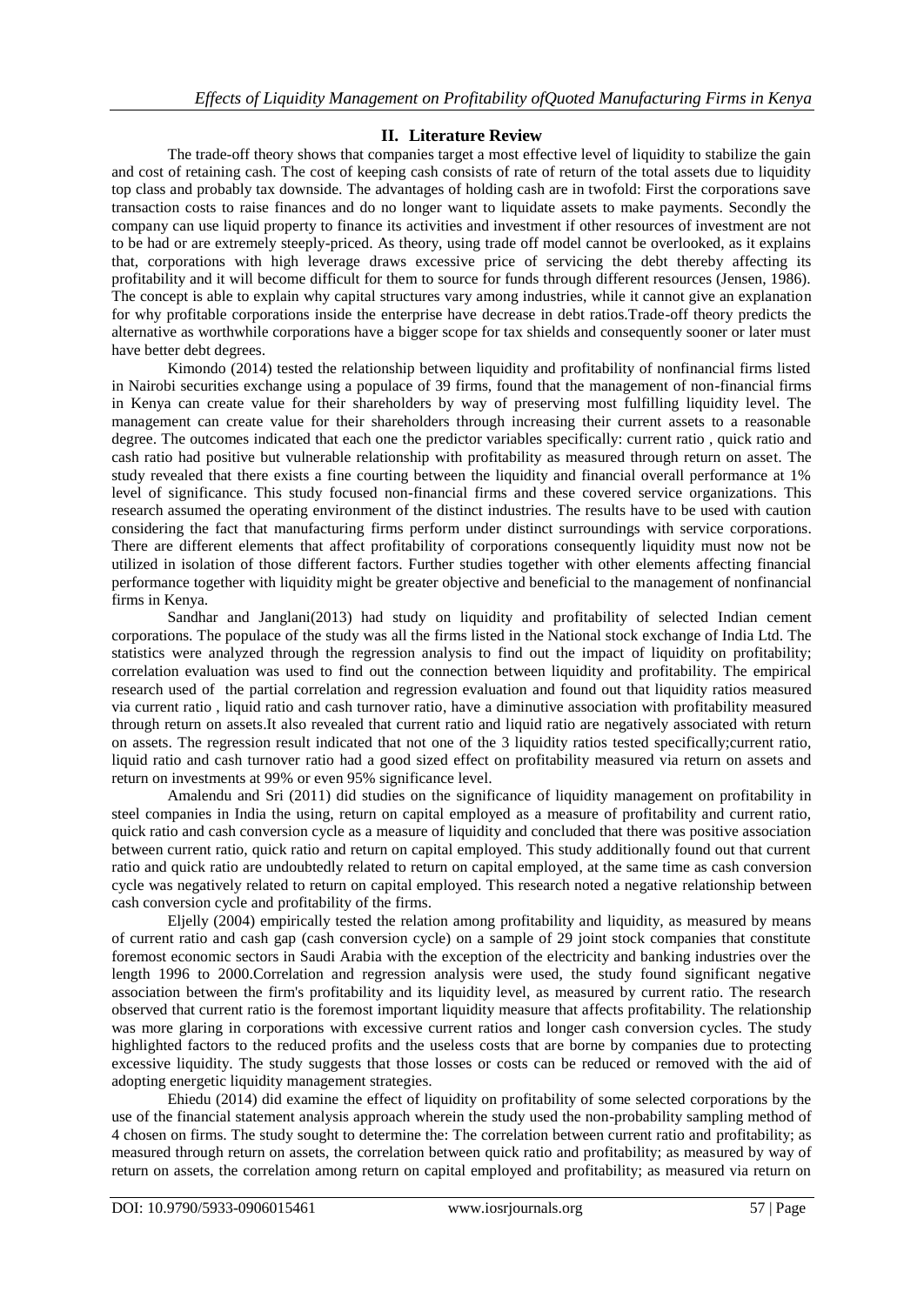assets. The populace consisted of publicly quoted organizations that made up the commercial /domestic merchandise enterprise. Simple correlation evaluation was used to check the hypothesis at 10% level of significance. The overall findings of this examination revealed that there was an enormous positive correlation among currentratio and profitability, there was no particular significant correlation between quick ratio and profitability; there was no tremendous positive significant correlation among return on capital employed and profitability. The study did not perform tests to determine the purpose of the connection between liquidity and profitability, in order to find out if there may be a causal courting between them or there's another factor inflicting the connection among them.

Qasim and Ramiz (2011) examined effects of liquidity ratios on profitability of oil and gas organizations in Pakistan. The tests were performed between the year's 2004 and 2009 and after accumulating statistics about the financial positions because of annual activities and the related ratios of 26 firms according to year traded at the Pakistan (Oil and gasoline companies), at Karachi stock exchange (KSE).The findings showed from linear regression analysis return on assets was extensively affected by cash ratio. Return on equity did not get affected by current ratio, quick ratio and cash ratio whereas return on investments became significantly stricken by all three liquid ratios; current ratio, quick ratio and cash ratio. In keeping with the first model analysis, the result revealed that return on assets was affected most by cash ratio because p-value turned into less than 5% of cash ratio. This study used a discounted form model and it did not test other elements that might purpose the relationship between the liquidity ratios and profitability.

The research by Majeed , Makki and Saleem (2013) investigated the association between cash conversion cycle and profitability of companies in Pakistani the using a sample of 32 companies decided on randomly from three manufacturing sectors; chemical, vehicles and construction and material for the duration of five years from 2006 to 2010. The correlation and regression analyses were used to examine the relationship of cash conversion cycle with overall performance of the companies: return on assets, return on equity and earnings before interest and taxes. The tests carried out revealed a negative significant relationship among the distinct variables of cash conversion cycle on companies' performance. The findings recommended that managers can create value for their shareholders by reducing the range of days for bills receivables. Further, the poor relationship cautioned that much less profitable firms will pursue a decrease of their debts receivables in a try to reduce their cash gap in the cash conversion cycle.

The study of Muneeb and Kasif (2012) on the most appropriate relationship of cash conversion cycle with firm size and profitability carried out on listed organizations in the Karachi stock exchange, discovered a significant negative correlation between the period of cash conversion cycle and the company size, in terms of total assets. So the findings indicated that large companies appear to control their cash conversion cycle turnover days effectively while their smaller counterparts occur to be suffering with their cash management issues. The research observed that cash conversion cycle in days and profitability in terms of return on equity were negatively correlated with the company's profitability. This revealed that the corporations with shorter cash conversion cycle turnover days have more profits than the companies with longer cash conversion cycle. The study fails to identify the diverse instances in which the companies should change their attitudes toward specific assets of working capital, in the distinct levels of growth cycle. A great amount of research work should also be undertaken with the objective of presenting an ideal mixture of working capital management strategies and the financial policies which might be distinctly conducive to the growth of the firms.

Nizigiyimana (2014) examined liquidity management of cement production businesses listed at the Nairobi securities change. This study confirmed that more than one correlation coefficient between the dependent variable; return on capital employed and the independent variables current ratio, quick ratio and cash conversion cycle had strong correlation. Findings of this study indicated that correlation and regression outputs were fairly positively associated to the profitability. The study used each correlation and regression analysis and found out that liquidity ratios measured by current ratio, quick ratio and cash conversion cycle have a strong association with profitability measured by return on capital employed. The study was based totally on three indexed companies of the Cement sector in Kenya. Consequently, the findings of this study ought to be used with caution and have to be generalized to the cement sector and not whole manufacturing industry. The study didn't include the working capital management components.

Izadinia and Taki (2010) investigated the effect of working capital management on profitability of capable firms quoted in Tehran stock exchange during the period 2001-2008. This study had the dependent variable, return on total assets considered as a criterion of degree for profit capability. The outcomes showed that there is a significant negative association between the cash conversion cycle with return on assets. Also, they expressed that excessive investment in inventory and debts receivable will result in decrease profitability of firms.

Karani (2014) studied the effect of liquidity management on profitability of business banks in Kenya. The population of the study was made up of all forty four financial banks in Kenya running within the years 2009 to 2013. The study used descriptive and regression evaluation to test the relationship among the study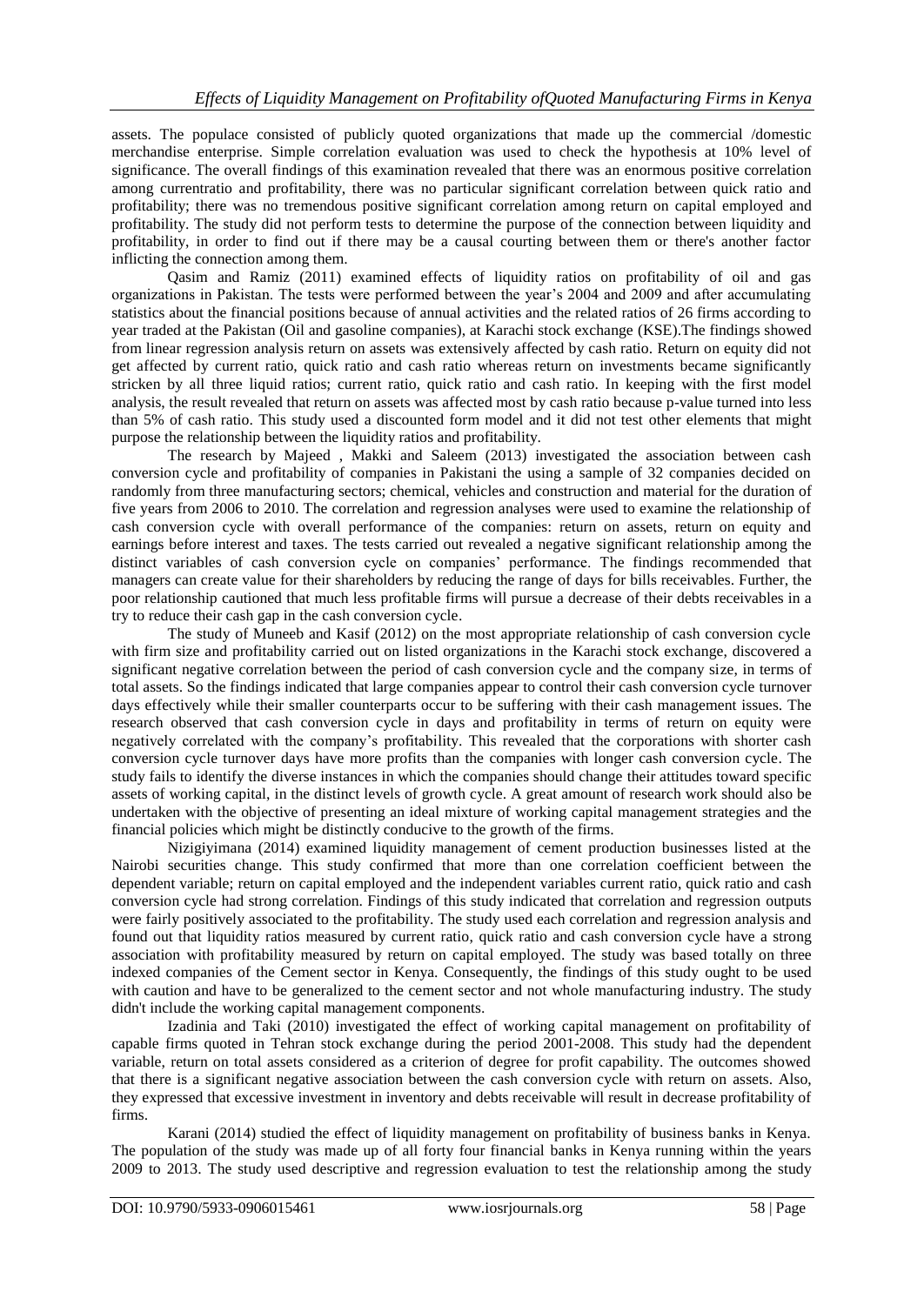variables. The research found out that there waspositive relationship among profitability and liquidity management of commercial banks in Kenya. The study covered a period of five years 2009 to 2013; this duration wouldn't had been sufficient to draw conclusions as major inflation fluctuations may have affected the economic performance of the commercial banks and therefore incorrect conclusions might also have been arrived all through this examination. This examination should have done cross border study to include other nations in an effort to decide the impact of various economic and running elements on the relationship between the two variables.

From the foregoing empirical evaluation it can be concluded that many researchers have tested the relationship or impact of liquidity management on profitability. However, the findings are mixed. Some tested the impact of cash conversion cycle, current ratio, quick ratio and cash ratio on profitability. Furthermore numerous studies have been done in advanced international markets or rising markets. As a result the robustness in their outcomes has not been sufficiently tested in growing nations like Kenya. There is a gap that exists considering none of them covers the effect of liquidity on profitability of the manufacturing firms indexed at NSE.

## **III. Methodology**

This study used a descriptive research design and looked at all the twelve manufacturing firms quoted at Nairobi Security Exchange. The companies were listed between 2010 and 2015. Data collection tool was used to collect secondary data for a period of six years. Both descriptive and inferential data analyses were done. In descriptive data analysis, minimum, maximum, mean and standard deviations were calculated. Inferential analysis involved correlation, regression and ANOVA. Hypothesis testing was done and multiple regression model determined.

## **IV. Results and Discussion**

The study analyzed the data in two stages; descriptive and inferential data analysis. In descriptive data analysis, minimum, maximum, mean and standard deviation values were calculated as shown in table 1 below. Current ratio had a mean score of 1.81. This implies that the manufacturing firms are able to meet their short term debts on time. Current ratio for the manufacturing firms adhered to the global conventional rule of 2:1. The quick ratio had mean a score of 1.24. This ratio adhered to the global conventional rule of 1:1. This implies that the manufacturing firms are able to meet their current financial obligations with the available quick funds on hand. It can be noted that mean quick ratio is lower than the current ratio and it implies that the manufacturing firms are carrying high level of inventories.The mean score of cash ratio was 0.22. This implies that the manufacturing firms have more current liabilities than cash and cash equivalents. This implies that these manufacturing firms have insufficient cash on hand to pay off short term debts. This can also be an indication of the manufacturing firms operating with higher current liabilities and lower cash reserves. The mean score for cash conversion cycle was 63 days. This implies that the manufacturing firms turn over their stocks on an average of 6 times in a year. The mean score for return on assets was 12.37% implies that for every one Kenyan shilling of capital invested in assets, the manufacturing firms can get a return of Kenya shilling 0.12 in net profit after all deductions.

| <b>Table 1: Descriptive Statistics</b> |    |          |         |         |                |  |  |
|----------------------------------------|----|----------|---------|---------|----------------|--|--|
|                                        |    | Minimum  | Maximum | Mean    | Std. Deviation |  |  |
| <b>Current Ratio</b>                   | 72 |          | 10      | 1.81    | 1.614          |  |  |
| <b>Ouick Ratio</b>                     | 72 |          | 10      | 1.24    | 1.622          |  |  |
| Cash Ratio                             | 72 | $\theta$ |         | .22     | .364           |  |  |
| <b>Cash Conversion Cycle</b>           | 72 | $-247$   | 204     | 62.51   | 67.809         |  |  |
| <b>Return on Assets</b>                | 72 | $-24.82$ | 41.07   | 12.3734 | 13.26802       |  |  |
| Valid N (Listwise)                     | 72 |          |         |         |                |  |  |

Correlation between current ratio, quick ratio, cash ratio, cash conversion cycle and profitability was computed. It was found to be 0.274, 0.261, 0.256 and -0.069 respectively. The findings on R square indicate 0.075 for current ratio, 0.068 for quick ratio, 0.066 for cash ratio and 0.005 for cash conversion cycle. All the independent variables explained individually less than 10% the variation of profitability of the manufacturing companies quoted in the Nairobi securities exchange. When all the independent variables were considered together, R was 0.094 that means that all the independent variables can only explain 9.4% of the variation in profitability of manufacturing companies quoted in the Nairobi securities exchange. This further indicates that the variables when combined together explain more to the variation in profitability of manufacturing firms quoted in the Nairobi securities exchange than the individual variables.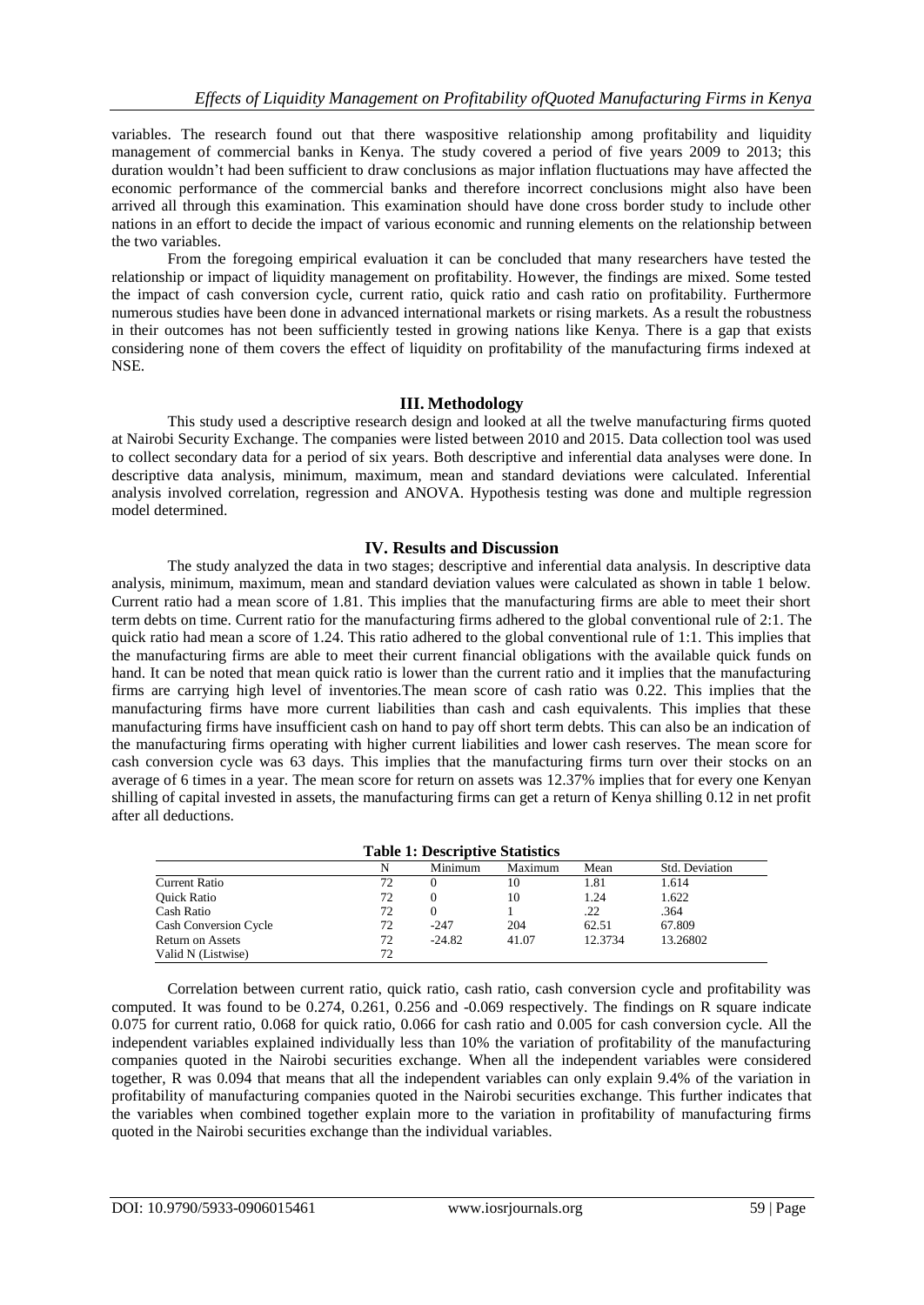The F statistic for current ratio was 5.687 with a p-value of 0.020, quick ratio was 5.116 with a p-value of 0.027, cash ratio was 4.907 with a p-value of 0.030, cash conversion cycle was 0.334 with a p-value of 0.565 and for all the independent variables combined was 1.731 with a p-value of 0.153. Therefore, the results of the study indicated that current ratio, quick ratio and cash ratio have a significant effect on profitability of manufacturing firms quoted in the Nairobi securities exchange. This made this study to reject the null hypotheses that current ratio, quick ratio and cash ratio do not have a statistically significant effect on profitability of manufacturing firms quoted in the Nairobi securities exchange. However, for cash conversion cycle and for the joint effect, the study found that they do not have any effect on the profitability. Therefore, the two hypotheses; cash conversion cycle and combined joint effects on the independent variables that they do not have a statistically significant effect on profitability of manufacturing firms listed in the Nairobi security exchange were accepted.

# **V. Conclusions and Recommendations**

This study concludes that manufacturing companies maintain liquidity levels at conventionally acceptable standards of current ratio of 2:1 and quick ratio of 1:1. This is an indication that manufacturing firms have no problem meeting the short term obligations. It further concludes that current ratio, quick ratio and cash ratio have a significant effect on profitability of manufacturing firms quoted in the Nairobi securities exchange. Cash conversion cycle has on significant effect as well as the combined joint independent variables (current ratio, quick ratio, cash ratio and cash conversion cycle) on profitability of manufacturing firms listed at Nairobi securities exchange.

The study recommends that the manufacturing firms should increase their cash flow through reduction of supplier repayment period, engaging experts in management of their receivables. The government should regulate the manufacturing sector to prevent some companies from falling into liquidity difficulty.

### **References**

- [1]. Amakom, U. (2012)."Manufactured exports in Sub-Saharan African economies: econometric tests for the
- learning by exporting hypothesis**"** American International Journal of Contemporary Research, 2(4), 195-206. [2]. Amalendu, B.I.& Sri, B.B. (2011).Importance of liquidity management on profitability. Asian Journal ofBusiness Management, 3 (2), 108-117.
- **[3].** Bhunia, A., Khan, I. &Mukhuti, S. (2011). A study of managing liquidity. Journal of Management Research, 3(2), 1-22
- [4]. Bhunia, A. (2010). A trend analysis of liquidity management efficiency in selected private sector Indian steel industry, International Journal of Research in Commerce and Management, 1 ( 5), 9-21.
- [5]. Brealey, R.A.& Myers, S.C. (1996). Principles of Corporate Finance. New York, USA: The McGraw-Hill Companies, Inc.
- [6]. Ehiedu, V.C. (2014). The impact of liquidity on profitability of some selected companies: the financial statement analysis (FSA) approach. Research Journal of Finance and
- [7]. Eljelly, A. (2004). Liquidity-Profitability Tradeoff: An empirical investigation in an emerging Market. International Journal of Commerce & Management, 14 (2),48-61.
- [8]. F. R. N. (2014).Nigerian Manufacturing Sector. Lagos, Nigeria: Nigeria National Bureau of Statistics
- [9]. Izadinia, N. &Taki, A. (2010). Investigation of the impact of working capital management on the profitability of potential of the companies listed in Tehran Stock Exchange. Journal of Science Research Financial Accounting, 120-139.
- [10]. Jensen M. (1986). Agency cost of free cash flows, corporate finance and takeovers. Journal of American Economic Review, 76, 323-329.
- [11]. Karani, R.M.(2014).The Effect of Liquidity Management on Profitability of Commercial Banks inKenya.(Unpublished MSC Research Project),University of Nairobi, Kenya.
- [12]. Karel E., Alan H., & Martin L. (2013).A New Era for Manufacturing in China- McKinsey Global Institute.
- [13]. Kimondo, C.N.(2014).The relationship between liquidity and profitability of non-financial companies listed in Nairobi securities exchange(Unpublished MBA Research project),University of Nairobi,Kenya.
- [14]. KPMG(2014).Manufacturing in Africa: Sector report 2014.<br>[15]. Mahavidyalaya D.S., Niranjan, M. &Suvaran G. B. (2010).
- **[15].** Mahavidyalaya D.S., Niranjan, M. &Suvaran G. B. (2010). Impact of working capital management on liquidity, profitability and non-insurable risk and uncertainty bearing.
- [16]. Majeed S., Makki M. A. M., Saleem S. & Aziz T. (2013). The relationship of cash conversion cycle and profitability of firms: an empirical investigation of Pakistan firms. Journal of Emerging Issues in Economics, Finance and Banking,1 (1), 35-51
- [17]. MAN(2014). Manufacturing to boostNigeria. Lagos, Nigeria: Manufacturing Association of Nigeria
- [18]. Nizigiyimana, A. (2014).Liquidity management of cement manufacturing companies listed on the Nairobi securities exchange.(Unpublished MBA Research Project),United States International University.
- **[19].** Pandey I. M. (2000). Financial Management (8th Edition). New Delhi, India: Vikas Publishing House PVT Limited.
- [20]. R.O.K (2017). Economic survey. Nairobi, Kenya:Kenya National Bureau of Statistics
- [21]. Sandhar S.K. &Janglani S. (2013). A Study on liquidity and profitability of selected Indian cement companies: A regression modeling approach. International Journal of Economics, Commerce and Management United Kingdom, 1 (1), 1-24.

#### **The First Author has the following Affiliations:**

- [1]. MBA Candidate in the Department of Commerce, School of Business, Laikipia University
- [2]. Internal Auditor, Kenya Forest Services, Headquarters,Nairobi Kenya

#### **The Second Author has the following Affiliations:**

- [1]. A Member of the Institute of Certified Public Accountants of Kenya (ICPAK)
- [2]. A Member of the Institute of Certified Secretaries of Kenya (ICSK)
- [3]. Associate Member of the Kenya Institute of Management (AMKIM)